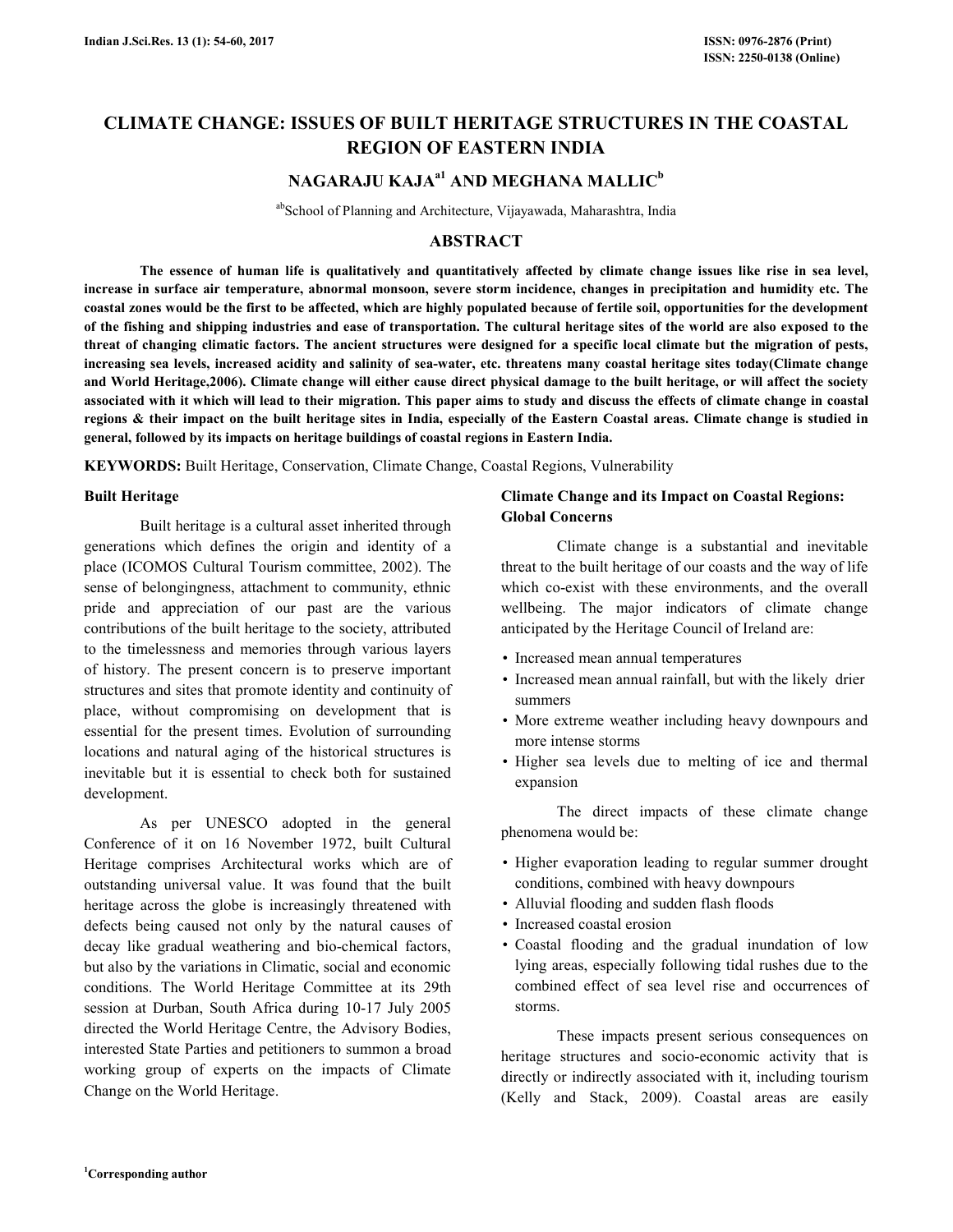accessible, rich in resources and attract investors. Ancient civilizations have developed near coastal plains and towns were developed near ports for ease of trade and communication. However, these are the very regions affected by extreme disasters like cyclones and tsunamis. Study by Intergovernmental Panel on Climate Change (IPCC), links vulnerability with climatic change, and point out that the vulnerability of a region depends to a great extent on its wealth, and that poverty limits adaptive capabilities (IPCC, 2000)

### **Protection of Built heritage**

The following are the outcomes of ICOMOS & ICCROM international meetings concerning the issue of protection of built heritage from climate change effects:

i) ICOMOS International Workshop On Impact Of Climate Change On Cultural Heritage- New Delhi (India), 22 May 2007

 The Recommendations of the ICOMOS International Committee on Risk Preparedness (ICORP) & Workshop on Risk Management of Heritage Sites are acknowledged as means to promote further collaboration between professional, scientific and institutional networks.

ii) ICOMOS Thematic Workshop On Cultural Heritage And Climate Change –16th General Assembly and Scientific Symposium, Quebec (Canada), 1October 2008

 The recommendations concluded from discussions on the effect of (GCC) Global Climate Change on built heritage are:

• Materials or components which withstand prevailing environmental conditions are often likely to fail when those conditions changed

• Extreme weather and rising sea levels are more likely to cause catastrophic damage and destruction to cultural heritage

• As losses occur in the physical environment, intangible heritage values associated with the environment will also be lost, and hard choices will need to be made about what to try to preserve and what to compromise on, based on context specific issues

• Adjusting to Global Climate Change will require improved monitoring so that changes can be identified in time for immediate response, and improved maintenance to make cultural heritage more resilient to changing environments and disasters.

iii) ICCROM) International Centre For The Study Of The Preservation And Restoration Of Cultural Property 29th General Assembly- Rome (Italy), 18 – 20 November 2015

 At this meeting, a thematic discussion on "Climate Change, natural disasters and cultural heritage: Culture cannot wait" emphasized the need to integrate cultural heritage in the global risk agenda as a vital resource for building back resilient communities. Contributions from speakers showed how working closely with communities and grassroots initiatives can raise awareness with younger generations. An example can be stated from the Philippines, where climate change and disaster risk reduction are included in the secondary school syllabus and this enables the citizens to be aware of the current conditions of the issue from a very young age so that the protection of cultural built heritage is inculcated in their lifestyles which saves the efforts of raising awareness at later stages. The broad dialogue also emphasized the need for concentrated actions to defend cultural and natural heritage in disaster-prone countries from extreme weather conditions in disaster-prone regions like India and Japan.

### **THE COASTAL REGIONS OF INDIA**

 India has an impressive length of coastline of 8118 km surrounded by Arabian Sea in the West, Bay of Bengal in the East and Indian Ocean in the South with around 30% of the population living in these coastal areas. Indian coastal areas are also famous for their rich built heritage like the Colonial-era structures in west, Odishan temples in East and Dravidian Temples in the South. Some of the best examples are Jagannath temple in Puri, Odisha and shore temple in Mahabalipuram, Tamilnadu.



**Figure 1: Map showing coastal areas of India (Source: earthzine.org)**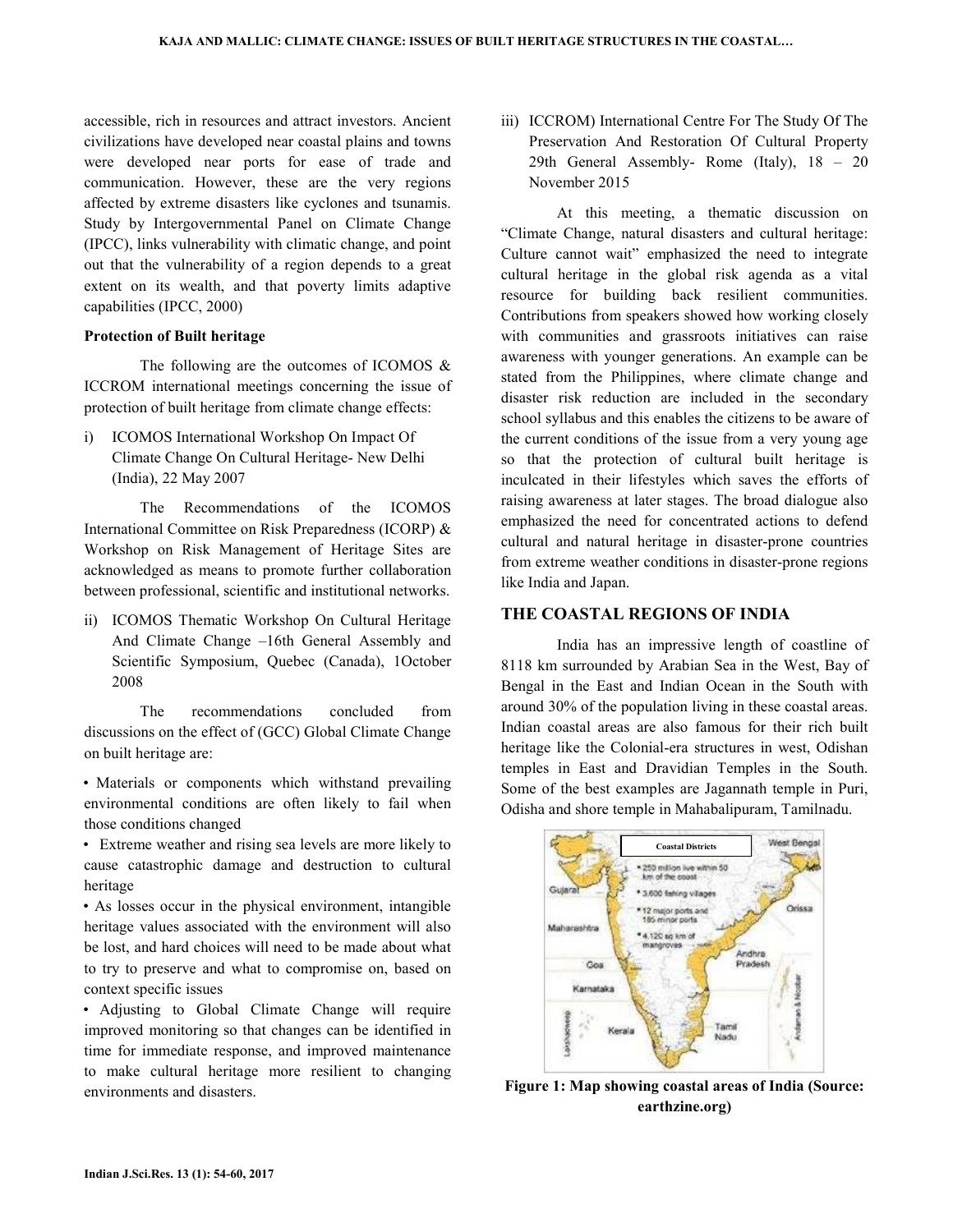- It has been observed that the sea level has risen at a rate of 2.5 mm per year along the Indian coastline since 1950. A mean SLR of between 15 and 38 cm is projected by the mid-21st century along India's coast (Aggarwal PK., 2008).
- Added to this, a 15% projected increase in intensity of tropical cyclones (Aggarwal PK., 2008) would cause great losses of life & property and disrupt the population living in cyclone prone coastal regions of India. Such disasters cause economic pressures by the loss of farmlands & destruction of beaches.
- The average temperature increase is predicted to be in the range of  $2.33^{\circ}$  C to  $4.78^{\circ}$  C with a doubling in CO2 concentrations (Watson et.al, 1998)

 According to Census 2011, nearly 48% of India's population from coastal regions is currently living in urban areas. More than fifty percent of towns i.e. 2661 out of 3827 villages are situated in the coastal regions of India. Coastal states receive more than 60% of investment, 68% of total factories in India are located in coastal states. The recurrent incidences of coastal disasters as a result of climate change have many impacts on the economy and biodiversity of the region. The vulnerability of the coastal regions is measured by the frequency of occurrence of extreme events like cyclones, storms and depressions. The Eastern coasts have higher vulnerability than the Western coasts (Source: ncrmp@ndma.gov.in).



**Figure 2: Map showing the cyclone-prone areas of India** 

 Between 1877-2005 total 283 cyclones (among those 106 severe cyclones) occurred in a 50 km wide strip on the East coast whereas comparatively less severe cyclones occurred on West coast

 From the data on the frequency of occurrence of extreme events it is clear that the districts in the states of Orissa and Andhra Pradesh are highly vulnerable than the other states (Senapati & Gupta, 2014). Apart from the frequency and intensity of disasters, the total population  $\&$ population density also contributes to the vulnerability of the region.

### **EFFECTS OF CLIMATE CHANGE ON BUILT HERITAGE**

i. Organic building materials are subjected to increased biological infestation such as migration of pests in altitudes and latitudes that may not have been previously troubled by threats of climate change.

ii. Historic buildings are more porous as compared to newer ones and draw water from the ground into their structure and lose it to the environment by surface evaporation. Their wall, floor & ceiling surfaces are the points of exchange for these interactions. Increase in soil moisture results in greater "salt mobilization" and consequent damaging through "crystallization", which means that the structures draw huge amounts of salt along with water and after the water is evaporated, the salt which remains cause a lot of damage to the structure.

iii. Flooding damages building materials not designed to withstand prolonged immersion, and the flood conditions boost the growth of damaging micro-organisms such as moulds and fungi.

iv. Increased occurrences of storms and wind gusts leads to structural weakening of buildings & subsequent damage.

v. Moisture penetrates into porous materials by wind-driven rain. Wind transported salt and sand are another factors which damages the built structures.

vi. Numerous pollutants interact with surfaces of buildings and structures and causes undesirable alterations which are irreversible in nature. When the processes are linked to pollutants resulting from human activities, these measures could include reduction of emissions and vibrations from vehicles and industries.

vii. Common pollutants like Nitrogen & Sulphur react with building materials to originate secondary compounds which cause decay. Some other common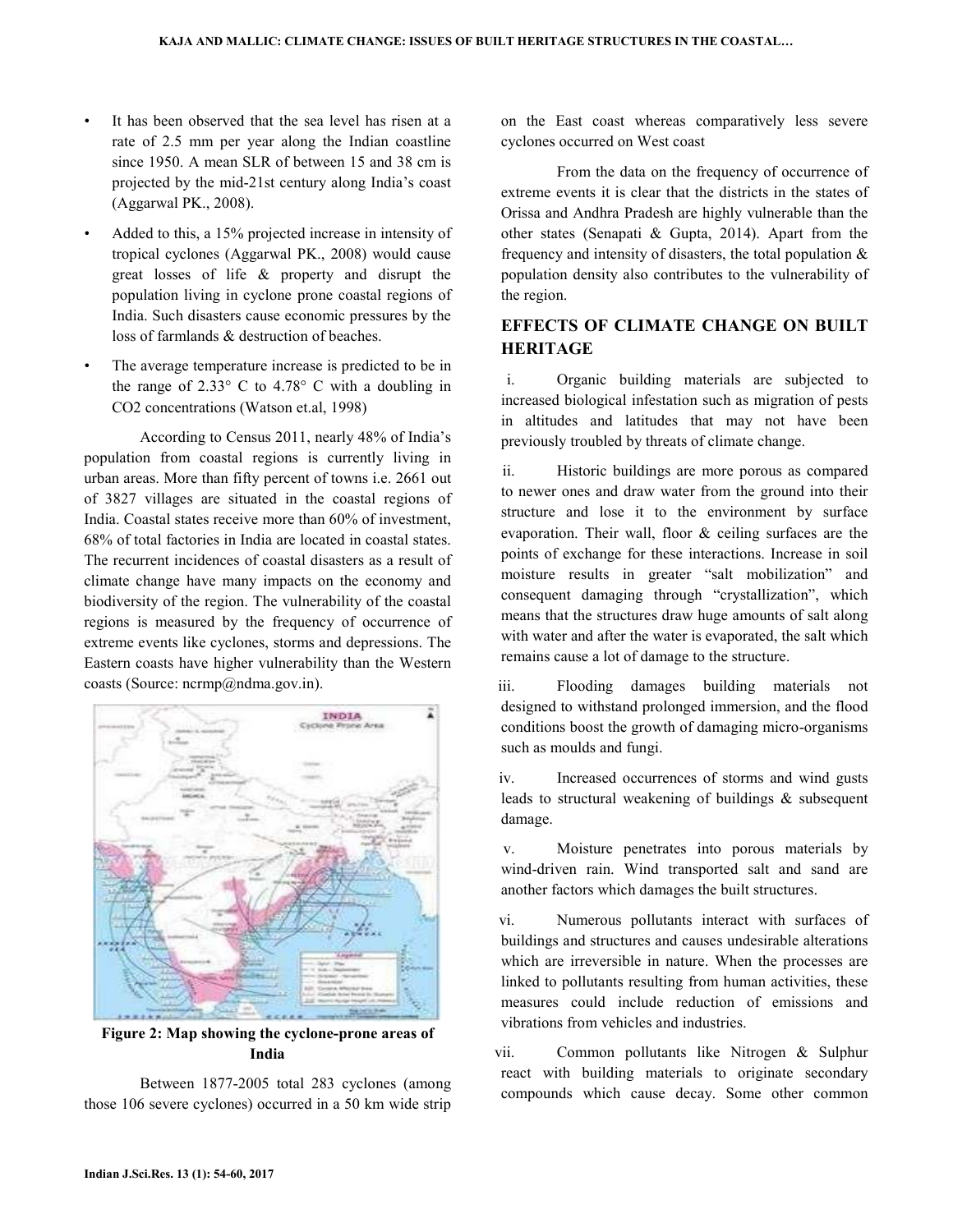gaseous, dissolved and particulate pollutants are carbon oxides, dust, organic compounds etc. are crucial components involved in the deterioration of building materials.

viii. Another concern related to conservation & restoration of cultural heritage is the substitution of decayed materials with new materials which leads to consumption of new substances with the associated financial and environmental costs, and environmental risks associated with its extraction operations.

ix. The increased emissions of CFCs into the atmosphere have led to the depletion of ozone layer. Now the ultraviolet or UV-rays of the Solar spectrum can easily penetrate into the atmosphere and cause great damage to life and property. Wood is one of the most common materials which have been used for centuries. It undergoes auto-oxidation in the presence of UV radiation leading to bleaching of the surface and weakening the material. Paints and varnishes 'polymerize' to a semi-solid state & bleached by uv-light. They tend to increase in transparency over time and auto-oxidation leads to cracking, hazing, loss of gloss and yellowing.

x. Metals are damaged due to corrosion, rust and factors like acid-rain which affect the structural integrity of buildings.

## **BUILT HERITAGE IN THE INDIAN COASTAL REGION**

### **Jagannath Temple, Puri (Odisha)**

 Odisha boasts of its temple architecture and one of the magnificent monuments is the Jagannath Temple in Puri located near the sea shore. The Temple was constructed in 12th century A.D during Ananta Varman Chodaganga Deva's, Ganga Dynasty. Presently, this temple is a centrally protected monument under Archaeological Survey of India (ASI), Bhubaneswar Circle, since 1975. The edifice is not only the grandest but also a soaring surviving shrine of Orissa (Approximately 66m height). Heavy plastering was applied to the monument with the purpose of protecting it from saline breeze or salt-laden wind of the sea, but this made the structure vulnerable to damage. The Temple complex being in the proximity of sea, had suffered extensive erosion and corrosion. The plaster of lime coat has become spongy and porous, developing profuse leakage. During rains, water penetration occurs and this accelerates the rusting of iron clamps and dowels, increasing their volumes resulting in cracks and structural damage to the stones.

 Decay in stone is caused by the migration and crystallization of soluble salts. Archaeological Survey of India undertook its conservation in 1975 with the main objective to strengthen and consolidate the grandest edifice by adopting conservation measures. The works of conservation is an on-going process since some of the problems are perpetual in nature, like changing rainfall patterns & human intervention factors like pollution.



**Figure 3: Repair of the Jagamohana (audience hall) of the temple (Source: Odisha Sun Times)** 

### **Shore Temple, Mahabalipuram** (**Tamil Nadu)**

 It is an 8th century Hindu temple, which is an UNESCO World Heritage Monument. It is five-storied and has a pyramidal structure 60 ft high and is 50 ft square at the base. It is under constant threat of damages caused due to sea-level rise, coastal erosion, salinity and corrosive action of the sand bearing winds.

 Micro-climate of the temple complex is affected by encroachments of the surrounding area, including the road leading to the Shore Temple. Vehicles of tourists parked around the temple spew numerous pollutants to damage the structure. The major concern however, is the receding coastline which will submerge the structure eventually. This has been happening since centuries and has presently under risk of being accelerated due to rising sea levels and increased storm incidences.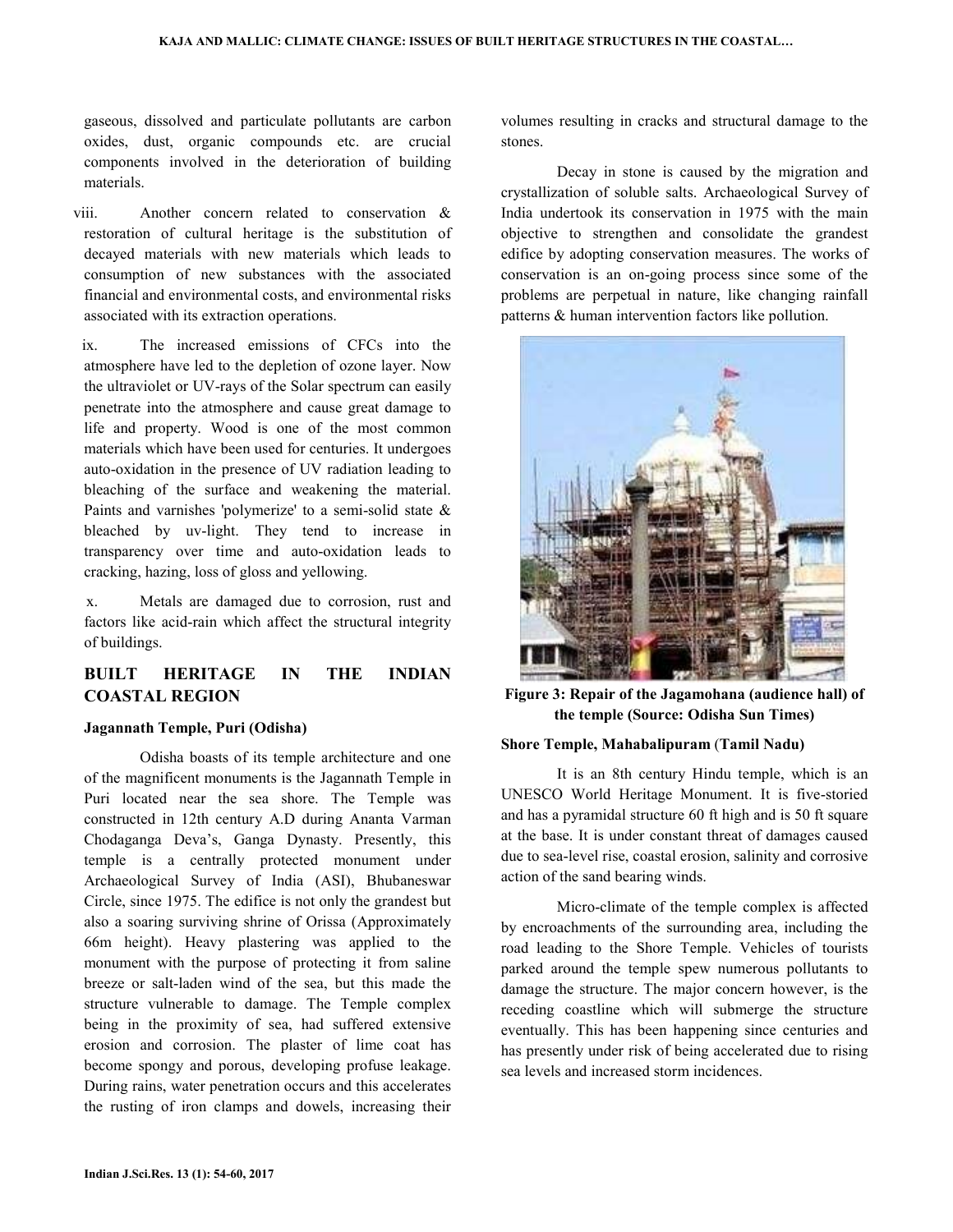

**Figure 4: Renovation work at Shore temple by ASI (Source: Author)** 

 Archaeological survey of India is taking various measures to protect this priceless monument which is described below:

- Chemical treatment to the monument to stop water from entering into the rock allows the stone to breathe and prevents it from becoming weak.
- Paper-pulp method is carried out periodically for the removal of salts.
- Vegetation is grown to act as buffers to the wind. A total of 11.70 acres of land has been landscaped where 5 Coconut *(Cocs nucifera)*, 4 Portia (*Thespesia populnea)*, 5 Neem *(Azadirachta indica)*, 30 Karanja *(Pongamia glabra)*, 15 Palmyrah *(Borassus flabellifer)* and numerous oak trees have been planted.
- Vehicles are mandatorily parked 100 m away from the fence surrounding the temple (200 m from the monument).
- The exposed joints are being pointed to match with the original.
- A boundary wall was constructed in 1970 by the Archaeological Survey of India, with big blue metal boulders. This was damaged and rebuilt after the tsunami of December 2004. The huge waves smashed the wall, ripped down the fence, and flooded the lawns of the temple. The foundation of the sacrificial altar was damaged and the flight of steps to the miniature shrine at the basement was flooded.

## **LOSS OF CULTURAL BUILT HERITAGE AND ITS IMPACT ON SOCIETY**

Not only the above described monuments, there

are hundreds of built heritage structures in Indian coastal areas which at present are being used by local communities to live, work, worship and socialize. They depend on their communities to be sustained and maintained and in turn provide livelihood, shelter and identity to them. Climate change will either cause direct physical damage to the built heritage, or will affect the society associated with it which will lead to their migration. In any case, the social damage to the local residents amounts to a huge loss. The very fabric of the indigenous settlement will be disturbed, leading to loss of character, attachment to the site, history and cultural richness. People economically dependent on cultural property either as direct employment (e.g.: flower sellers at Lingraj Temple, Odisha) or through tourism (e.g.: restaurant owners around Golconda Fort, Telangana) or as a site for their handicrafts or business (e.g.: silk weavers of Chanderi, Madhya Pradesh) will be affected deeply as their source of income will be threatened. The sociocultural & economic aspects of societies are under threat along with the physical characters of the built Environment.

### **RISK PREPAREDNESS**

 Risk preparedness is concerned not only with sudden disasters, but also gradual changes in the landscape. Global Climate Change results in slow but equally destructive changes. Desertion of significant places and heritage sites is one example of a sneaking disaster, since the very care takers of the cultural site would be absent from the duty of maintaining the sites and in turn, lose their sense of belongingness  $\&$  traditional history. ICOMOS International Committee on Risk Preparedness (ICORP) has been researching on the preparation for protection against disasters arising from Climate Change. It has identified the conservation of vernacular skill sets and traditional construction knowledge as part of risk preparedness. It has been observed that the first phase of disaster response causes irreparable damage to cultural built heritage than the disaster itself, as the cleaning processes often remove physical evidence and strictly limit any capability for reconstruction. However, traditional vernacular construction methods permits precise reconstruction methods, which lead to better maintenance over a long period of time through numerous generations of the regions.

A cultural heritage protection strategy is needed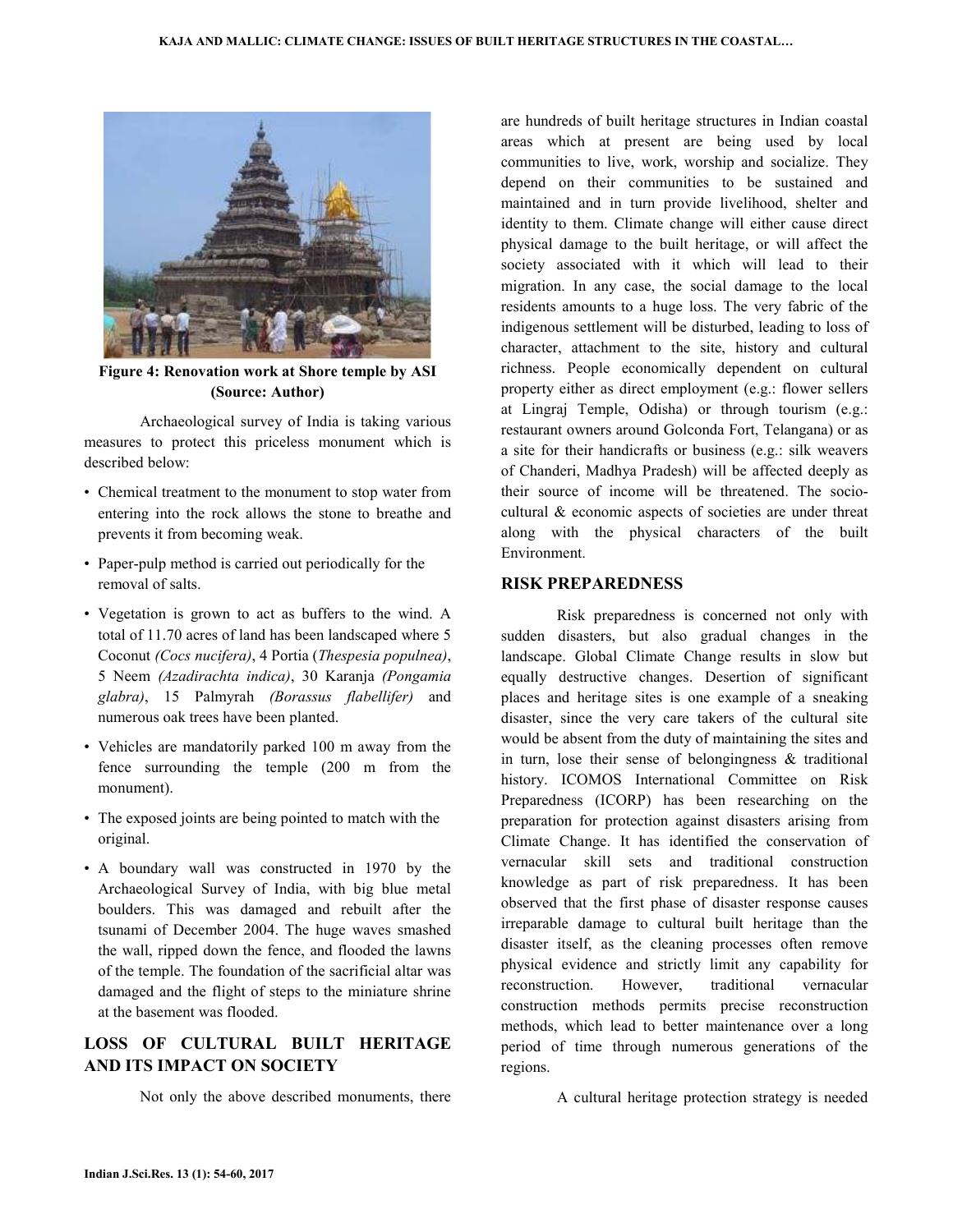not only for training for natural disaster relief, but also for military training to deal with protection of cultural heritage in armed conflict, in accordance with The Hague Convention. Post disaster, the challenge for conservation consultants is often how to preserve and revive the spirit of a devastated place. Various countries have wellestablished programs for disaster response that includes a cultural heritage component.

- Museums in the Netherlands have disaster plans that include the safe removal of valuable items in the collections, & training programs to rehearse it.
- In Japan, there is regular training for response to earthquakes.

There is a three-stage recovery process:

- 1. Providing water, food, hygiene solutions, and instantaneous protection from disaster.
- 2. Providing temporary accommodation.
- 3. Fixing and reconstruction or restoration of permanent accommodation.

Conservation experts in Cuba had various suggestions for amendment of existing action plans:

- Preparation of a new inventory
- Planning of new interventions to improve security in the forthcoming events
- Development of new typologies for buildings that reflect new knowledge about previous mistakes in planning and designing.

#### **CONCLUSION**

 There is adequate evidence to prove the ill-effects of climatic change on built heritage in coastal areas. These climate change issues are being brought about in an unprecedented rate by the human activities in the name of development. Human intervention has already caused immense harm to ecosystems and physical forms of life, buildings and infrastructure. In the process of adopting remedial measures to right the damages already caused, we should keep in mind not to aggravate the issue otherwise, they hit back with intensities more than we can imagine. Involvement of local communities, understanding the local knowledge systems is essential to adapt to changes in climate. Communities need to be a part of the overall process of understanding and dealing with the conservation and restoration processes. Local

influential sectors should also be part of this process such as tourism or industry and the participation would include management planning and implementation, monitoring, etc. A landscape-based approach would help to address the issue in an integrated manner, including natural ecosystems, settlements (urban and rural), buildings and objects. Prevention, adaption and mitigation strategies have to be made in a bottom-up approach for best results, starting at grassroots levels.

### **REFERENCES**

- Aggrwal P.K., 2008. Global Climate Change and Indian Agriculture; Impact, adaptation and Mitigation. Indian J. agric Sci., **78**(11):911-919.
- Alves C. and Sanjurjo-Sánchez J., 2011. Geosciences of the Built Environment: Pollutants and Materials Surfaces. Geosciences, **1**: 26-43.
- Guhathakurta P., Sreejith O.P. and Menon P.A., 2011. Impact of climate change on extreme rainfall events and flood risk in India. India Meteorological Department, **120**(3): 359-373.
- ICOMOS, International Cultural Tourism Charter. Principles and Guidelines for Managing Tourism at Places of Cultural and Heritage Significance*.*  ICOMOS International Cultural Tourism Committee. 2002.
- ICOMOS Thematic Workshop on Cultural Heritage and Climate Change Report. 16th General Assembly and Scientific Symposium Quebec, Canada, 2008, E News No.18, Issued: March 2009.
- ICOMOS International Workshop on Impact of Climate Change on Cultural Heritage, New Delhi. 2007. Issued: May 2008.
- IPCC special report on Emissions Scenarios., 2000, Intergovernmental Panel on Climate Change (IPCC).
- Jena K.C. and Mishra M.R., 2011. Effect of Global Warming and Climate Change on Coastal Zones and Sea Level, Orissa Review., Sep-Oct: 82-94
- Patnaik J., Conservation Problems Remedial Measures of Lord Jagannath Temple, Puri - An over view. E.magazine., Srimandira: 63-65.
- Patnaik U. and Narayanan K., 2009. Vulnerability and Climate Change: An Analysis of the Eastern Coastal Districts of India., Munich Personal